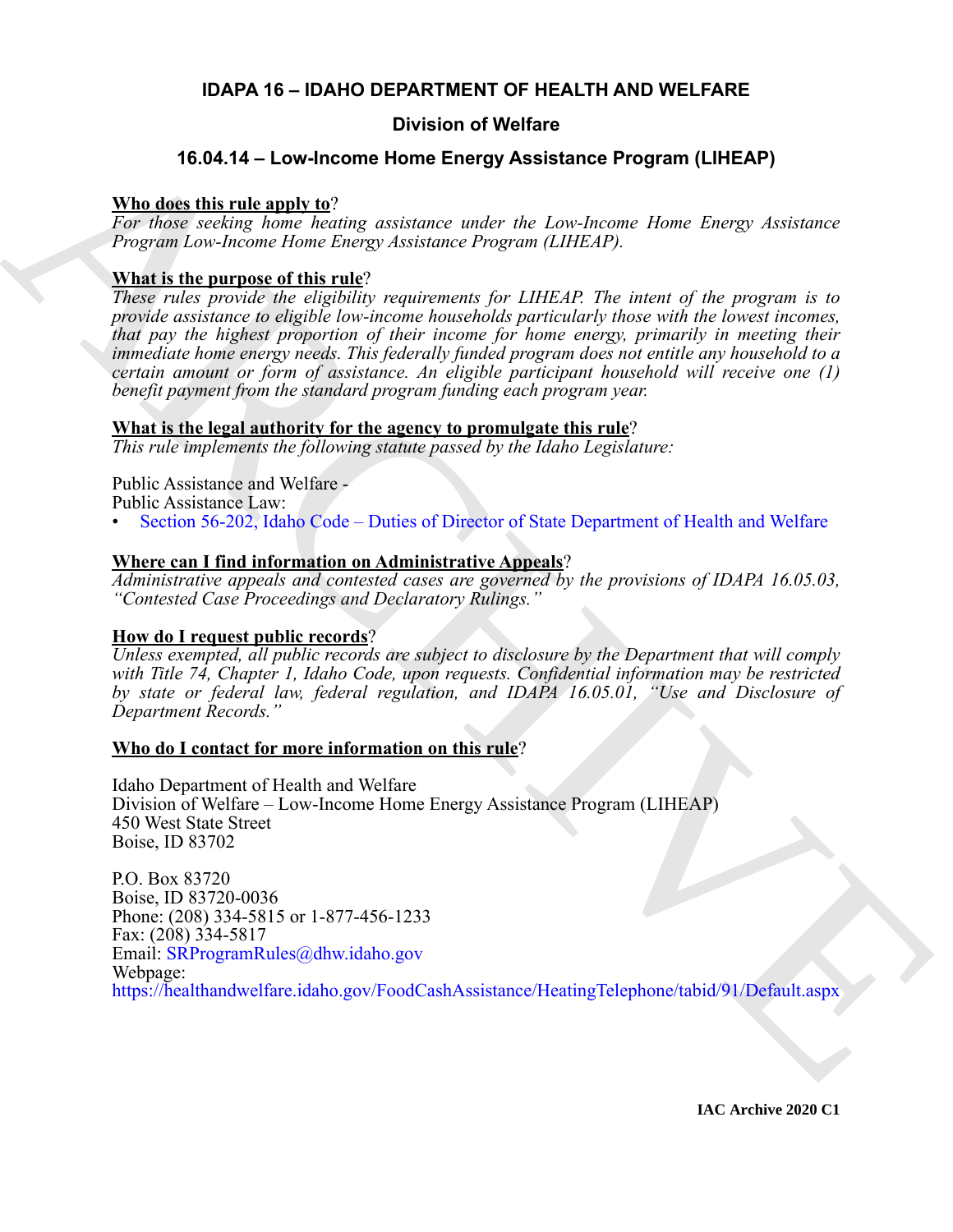# **Table of Contents**

# 16.04.14 - Low-Income Home Energy Assistance Program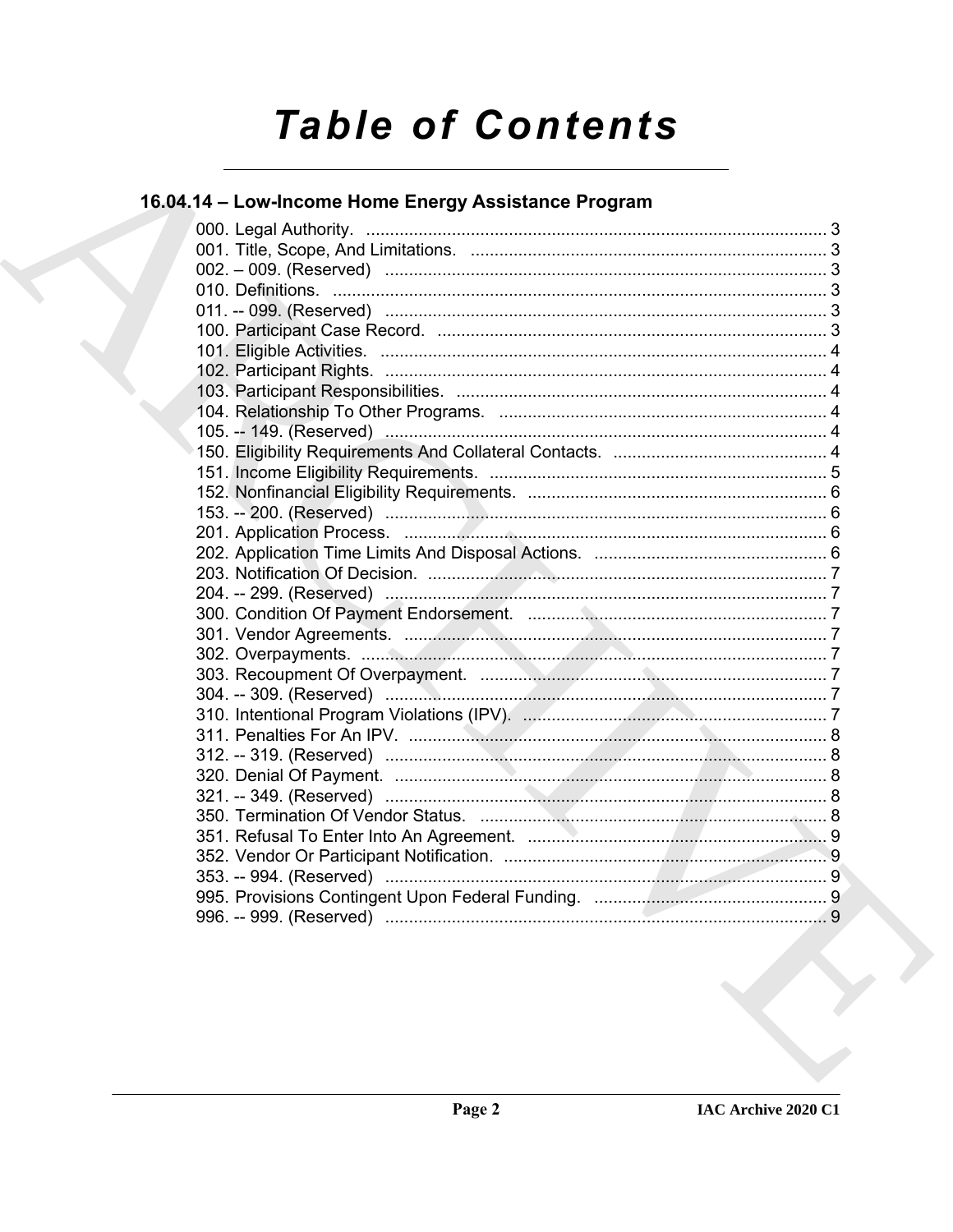#### **16.04.14 – LOW-INCOME HOME ENERGY ASSISTANCE PROGRAM**

#### <span id="page-2-19"></span><span id="page-2-1"></span><span id="page-2-0"></span>**000. LEGAL AUTHORITY.**

This program is authorized by the Low-Income Home Energy Assistance Act of 1981, 42 U.S.C Sections 8621 to 8629, and by provisions of Section 56-202 Idaho Code. (3-30-07)

#### <span id="page-2-21"></span><span id="page-2-2"></span>**001. TITLE, SCOPE, AND LIMITATIONS.**

**01. Title**. These rules are titled IDAPA 16.04.14, "Low-Income Home Energy Assistance Program," and may also be known as LIHEAP. (3-20-20)

**02. Scope**. The intent of the program is to provide assistance to eligible low income households particularly those with the lowest incomes, that pay the highest proportion of their income for home energy, primarily in meeting their immediate home energy needs. (7-1-99)

ARCHIVE **03. Program Limitation**. This federally funded program does not entitle any household to a certain amount or form of assistance. An eligible participant household will receive one (1) benefit payment from the standard program funding each program year. (3-30-07)

#### <span id="page-2-3"></span>**002. – 009. (RESERVED)**

#### <span id="page-2-7"></span><span id="page-2-4"></span>**010. DEFINITIONS.**

For purposes of this chapter of rules, the following terms apply. (3-25-16)

**01. Crisis Assistance**. Energy assistance provided to an eligible participant household to reduce or eliminate an energy related health threatening situation to the household. (3-30-07)

<span id="page-2-11"></span><span id="page-2-10"></span><span id="page-2-9"></span><span id="page-2-8"></span>**02. Department**. The Department of Health and Welfare or its designee. (3-30-07)

**03. Federal Poverty Guidelines (FPG)**. The federal poverty guidelines issued annually by the U. S. Department of Health and Human Services (HHS). (3-20-20)

**04.** Fraud. A deliberate attempt to conceal or misrepresent pertinent information which could affect v or grant amounts. (3-20-20) eligibility or grant amounts.

**05. Head of Participant Household**. The person designated by the household members to receive energy assistance benefit on behalf of the household and in whose favor the energy assistance warrant is written. (7-1-99)

<span id="page-2-14"></span><span id="page-2-13"></span><span id="page-2-12"></span>**06. Income**. The gross amount of moneys received by the participant household from all sources.  $(3-20-20)$ 

**07. Participant**. An individual or group of individuals who has applied for the Low-Income Home Energy Assistance Program from the state of Idaho. (3-20-20)

<span id="page-2-15"></span>**08. Participant Household**. A participant household is one (1) of the following: (3-30-07)

<span id="page-2-16"></span>**a.** An individual who lives alone; or (3-30-07)

**b.** A group of individuals who are living together as one (1) economic unit where residential energy is customarily purchased in common or they make undesignated payments for energy in the form of rent. (3-30-07)

**09.** Primary Fuel. The type of fuel declared by the participant household to be the major source of ne heating. (7-1-99) their home heating.

**10. Undocumented Resident**. Individuals who enter the United States illegally and who have not obtained legal resident status. (3-30-07)

<span id="page-2-20"></span><span id="page-2-18"></span><span id="page-2-17"></span>**11. Vendor**. A utility company or other provider of fuel utilized for home heating. (3-29-12)

<span id="page-2-5"></span>**011. -- 099. (RESERVED)**

#### <span id="page-2-6"></span>**100. PARTICIPANT CASE RECORD.**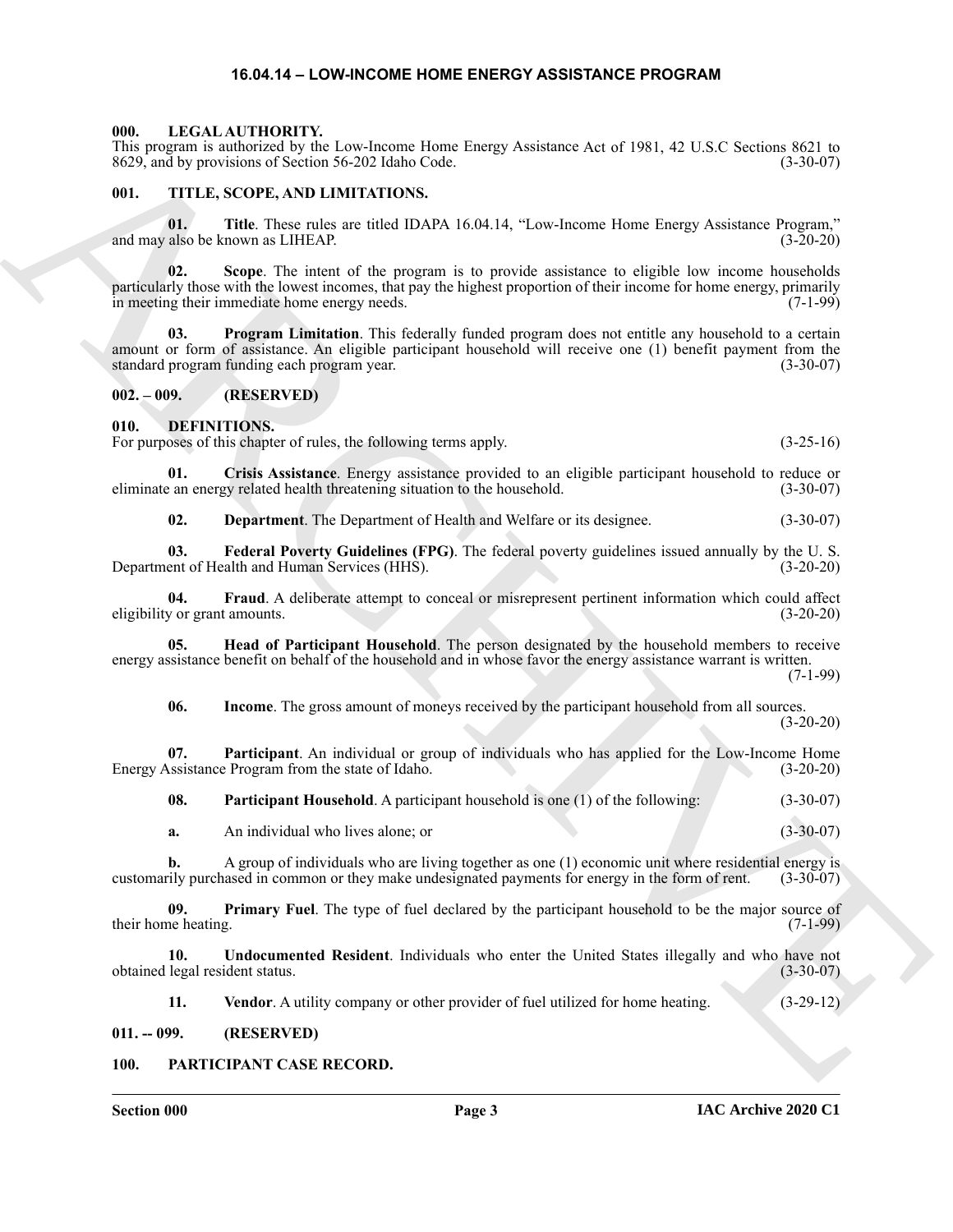The participant case record is the documentary basis justifying the expenditure of LIHEAP funds. All material pertinent to a participant household will be retained for a permanent record. Each eligibility determination must be supported by information in the permanent record showing that each eligibility requirement is met, or that one (1) or more eligibility requirements are not met. (3-20-20)

#### <span id="page-3-9"></span><span id="page-3-0"></span>**101. ELIGIBLE ACTIVITIES.**

Funds made available through the LIHEAP grant will be used as follows: (7-1-99)

<span id="page-3-12"></span>**01. Home Utility and Bulk Fuel Costs**. These costs include those incurred by the eligible participant household for electricity, natural gas and bulk fuel for home energy needs, but does not include costs incurred for telephone, water, trash or sewer. (7-1-99)

<span id="page-3-11"></span>**02. Governor Declared Emergency or Disaster**. A portion of the LIHEAP grant funds may be used for home heating supply shortages experienced by the participant household or a weather-related emergency which threatens the health or lives of an area's inhabitants such that the Governor declares a state of emergency. (3-15-02)

<span id="page-3-10"></span>**03. Catastrophic Illness Costs**. Households with income exceeding eligibility guidelines may be eligible due to catastrophic illness. The household's unreimbursed medical expenses from the previous twelve (12) months are subtracted from the household's gross income for the same period. If the household then meets income guidelines, the Department makes a final eligibility determination. (3-30-01)

#### <span id="page-3-14"></span><span id="page-3-1"></span>**102. PARTICIPANT RIGHTS.**

The Department must inform participants of the following rights during the application and eligibility determination process:  $(3-20-20)$ 

<span id="page-3-17"></span>**01. Right to Apply**. Any participant household wishing to apply must be given the opportunity, without delay, to apply for LIHEAP benefits. All participants must apply in writing.  $(7-1-99)$ 

<span id="page-3-16"></span><span id="page-3-15"></span>**02. Right to a Hearing**. Rules governing hearing rights are contained in Idaho Department of Health and Welfare Rules, IDAPA 16.05.03, "Contested Case Proceedings and Declaratory Rulings." (3-30-01)

**Strainer of Neuro Workfore**<br>
The protosyne space of the sequence beam include the constrainer beam in the sequence of the sequence of the sequence of the sequence of the sequence of the sequence of the sequence of the se **03. Civil Rights**. The rights of participant households must be respected under the U.S. and Idaho Constitutions, the Social Security Act, Title VI of the Civil Rights Act of 1964, the Rehabilitation Act of 1973, and all other relevant provisions of federal and state law, including the avoidance of practices which violate a person's privacy or subjection to harassment.

#### <span id="page-3-13"></span><span id="page-3-2"></span>**103. PARTICIPANT RESPONSIBILITIES.**

Each participant applying for LIHEAP benefits must, to the extent permitted by their physical and mental condition, provide all necessary and reasonable verification to establish eligibility, and must otherwise cooperate in the eligibility determination process. (7-1-99) eligibility determination process.

#### <span id="page-3-18"></span><span id="page-3-3"></span>**104. RELATIONSHIP TO OTHER PROGRAMS.**

LIHEAP benefits paid to eligible participant households must not be counted as income or resources for any purpose under any federal or state law, including any law relating to taxation, public assistance, or welfare programs.(7-1-99)

#### <span id="page-3-4"></span>**105. -- 149. (RESERVED)**

#### <span id="page-3-6"></span><span id="page-3-5"></span>**150. ELIGIBILITY REQUIREMENTS AND COLLATERAL CONTACTS.**

All participant households assisted through LIHEAP must provide proof of both financial eligibility requirements and non-financial eligibility requirements. (7-1-99) non-financial eligibility requirements.

<span id="page-3-7"></span>**01. Failing to Meet the Financial and Non-Financial Eligibility**. Participant households failing to meet the financial and non-financial eligibility requirements will be denied LIHEAP assistance. (7-1-99)

<span id="page-3-8"></span>**02.** Participant's Signature. A participant's signature on the application is their consent for the ent to contact collateral sources for verification of the eligibility requirement(s). (7-1-99) Department to contact collateral sources for verification of the eligibility requirement(s).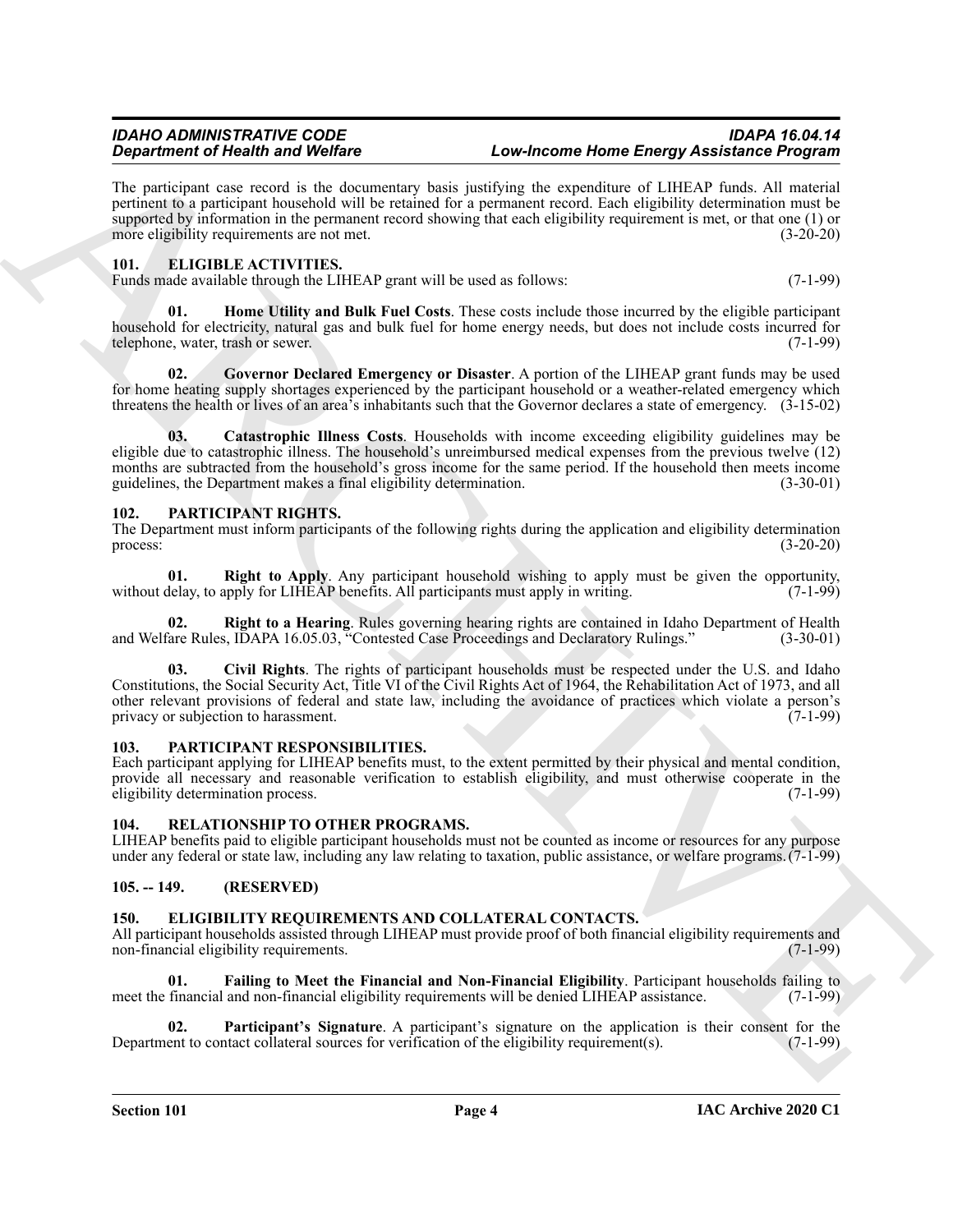#### <span id="page-4-1"></span><span id="page-4-0"></span>**151. INCOME ELIGIBILITY REQUIREMENTS.**

- <span id="page-4-2"></span>**a.** Supplemental Security Income (SSI) under Title XVI of the Social Security Act; or (3-29-12)
- <span id="page-4-3"></span>**b.** Food Stamps under the Food Stamp Act of 1977, under 7 USC 2011 through 2027. (3-29-12)

| a.             | Benefit payments from Medicare Insurance.                                            | $(4-5-00)$  |
|----------------|--------------------------------------------------------------------------------------|-------------|
| $\mathbf{b}$ . | Private loans made to the participant or the household.                              | $(4-5-00)$  |
| c.             | Assets withdrawn from a personal bank account.                                       | $(4-5-00)$  |
| d.             | Sale of real property, if the funds are reinvested within three (3) calendar months. | $(3-15-02)$ |
|                | Income tax refunds.                                                                  | $(4-5-00)$  |

| Monies from VA-GI Bill for Education. |  |  |
|---------------------------------------|--|--|
|---------------------------------------|--|--|

### **l.** Department of Health and Welfare Adoption subsidies. (4-5-00)

|                         | <b>Department of Health and Welfare</b>                                                      | Low-Income Home Energy Assistance Program                                                                                                                                                                            |                |
|-------------------------|----------------------------------------------------------------------------------------------|----------------------------------------------------------------------------------------------------------------------------------------------------------------------------------------------------------------------|----------------|
| 151.                    | INCOME ELIGIBILITY REQUIREMENTS.                                                             |                                                                                                                                                                                                                      |                |
| 01.                     | receiving one (1) of the following are eligible for LIHEAP:                                  | Households Receiving SSI or Food Stamps. Households in which one (1) or more individuals are                                                                                                                         | $(3-29-12)$    |
| a.                      |                                                                                              | Supplemental Security Income (SSI) under Title XVI of the Social Security Act; or                                                                                                                                    | $(3-29-12)$    |
| $\mathbf{b}$ .          |                                                                                              | Food Stamps under the Food Stamp Act of 1977, under 7 USC 2011 through 2027.                                                                                                                                         | $(3-29-12)$    |
| 02.<br>benefit level.   |                                                                                              | Income Not Counted. Income listed in Subsections 151.02.a. through 151.02.t. is not counted in<br>determining LIHEAP eligibility or benefit level. All other income is counted in determining LIHEAP eligibility and | $(3-29-12)$    |
| a.                      | Benefit payments from Medicare Insurance.                                                    |                                                                                                                                                                                                                      | $(4-5-00)$     |
| $\mathbf{b}$ .          | Private loans made to the participant or the household.                                      |                                                                                                                                                                                                                      | $(4-5-00)$     |
| c.                      | Assets withdrawn from a personal bank account.                                               |                                                                                                                                                                                                                      | $(4-5-00)$     |
| d.                      |                                                                                              | Sale of real property, if the funds are reinvested within three (3) calendar months.                                                                                                                                 | $(3-15-02)$    |
| е.                      | Income tax refunds.                                                                          |                                                                                                                                                                                                                      | $(4-5-00)$     |
| f.                      | dollars (\$30) during the three (3) month period before application for LIHEAP.              | Infrequent, irregular or unpredictable income from gifts or lottery winnings of less than thirty                                                                                                                     | $(4-5-00)$     |
| g.<br>member.           |                                                                                              | Wages or allowances for attendant care when the attendant resides in the household of the disabled                                                                                                                   | $(4-5-00)$     |
| application for LIHEAP. |                                                                                              | Interest income of thirty dollars (\$30) or less received during the three (3) month period before                                                                                                                   | $(4-5-00)$     |
| i.                      |                                                                                              | Legal fees or settlements from Workman's Compensation paid in a lump sum.                                                                                                                                            | $(4-5-00)$     |
|                         |                                                                                              | Monies received for educational purposes from NSDL, College work-study programs, State<br>Student Incentive grants, SEOG, Pell, Guaranteed Student Loans and Supplemental grants funded under Title IV, A-2.         | $(3-15-02)$    |
| k.                      | Monies from VA-GI Bill for Education.                                                        |                                                                                                                                                                                                                      | $(4-5-00)$     |
| l.                      | Department of Health and Welfare Adoption subsidies.                                         |                                                                                                                                                                                                                      | $(4 - 5 - 00)$ |
| m.                      | including Green Thumb and Vista volunteers, Title V Senior Employment Program.               | Compensation provided volunteers in the Older American Act or Foster Grandparent Program,                                                                                                                            | $(4-5-00)$     |
| n.                      | payments include child care, energy assistance funds, shelter, food and clothing assistance. | Third party payments made by a non-household member on behalf of the household. Third party                                                                                                                          | $(4-5-00)$     |
| 0.                      | Value of food stamps or donated food to household.                                           |                                                                                                                                                                                                                      | $(4-5-00)$     |
| p.                      | Utility allowance.                                                                           |                                                                                                                                                                                                                      | $(4-5-00)$     |
| q.                      | TAFI lump sum payments.                                                                      |                                                                                                                                                                                                                      | $(3-15-02)$    |
| r.                      | Tribal crop or land payments.                                                                |                                                                                                                                                                                                                      | $(3-15-02)$    |
|                         | AmeriCorps stipend.                                                                          |                                                                                                                                                                                                                      | $(3-15-02)$    |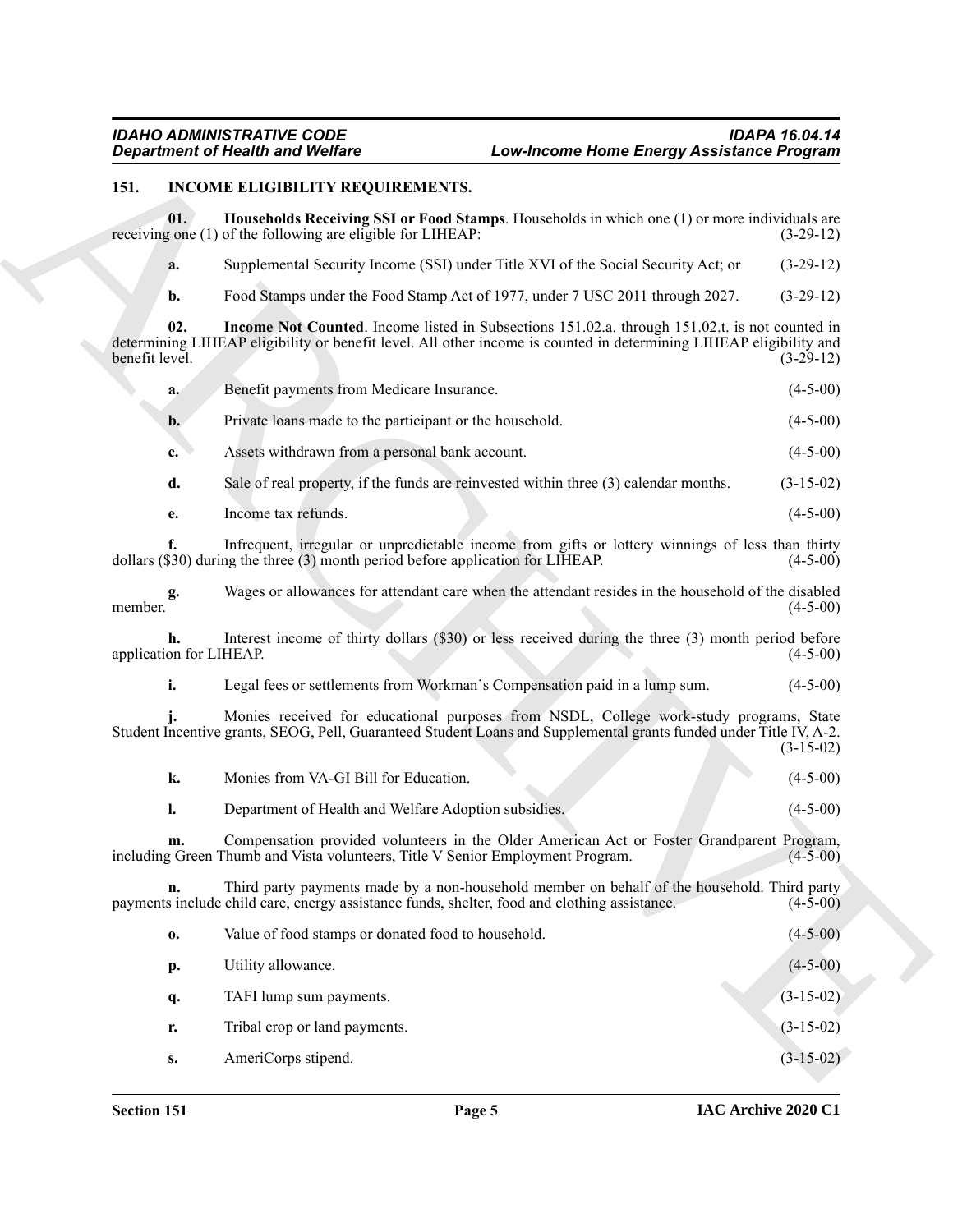<span id="page-5-14"></span><span id="page-5-12"></span><span id="page-5-11"></span>**t.** Child support income. (3-29-10)

#### <span id="page-5-0"></span>**152. NONFINANCIAL ELIGIBILITY REQUIREMENTS.**

**01.** Residence. When the application is completed, the household must reside in the state of Idaho. benefits are not transferable to an out-of-state residence. (3-20-20) LIHEAP benefits are not transferable to an out-of-state residence.

**02. Living Situations**. The household must reside in housing where they are responsible for home energy costs and incur the costs either directly or as an undesignated portion of their rent. (3-20-20)

**03. Native Americans**. Native American households whose tribe has entered into a separate agreement with the federal funding agency and the Department to receive LIHEAP grant funds, are not entitled to benefits under this program unless: (7-1-99)

<span id="page-5-13"></span>

| a. | Tribal funds are not available. | $1 - 99$ |  |
|----|---------------------------------|----------|--|
|    |                                 |          |  |

<span id="page-5-15"></span>**b.** Funds are depleted and an emergency exists. (7-1-99)

**04. Resident Status**. As part of the application process, participants must sign a declaration, under penalty of perjury, attesting to the residency or citizenship status of all household members. At least one (1) household member must be a citizen or legal resident of the United States.

#### <span id="page-5-1"></span>**153. -- 200. (RESERVED)**

#### <span id="page-5-4"></span><span id="page-5-2"></span>**201. APPLICATION PROCESS.**

**Expansion of Nearly in an Welfare**<br>
Low-Mechanic **Energy Assistance Program**<br>
Local surpression control in the state of the state of the state of the state of the state of the state of the state of the state of the state A participant must be provided a prompt opportunity to complete an application for assistance. Application forms must contain a statement which clearly explains participant's civil and criminal liability for the truthfulness of the information included on the forms; and their right to a hearing according to Idaho Department of Health and Welfare Rules, IDAPA 16.05.03, "Contested Cases Proceedings and Declaratory Rulings." (7-1-99)

<span id="page-5-6"></span>**01. Date of Application**. The participant application process begins the date the completed and signed application and all supporting forms are received by the Department. (3-25-16)

<span id="page-5-7"></span>**02. Participant Representation**. A participant household may be assisted by a person or persons of their choice and, when accompanied by such persons, may be represented by them. (7-1-99)

<span id="page-5-8"></span>**03. Signature**. The application must be signed by the participant designated as the head of household, or their designee. Electronic signatures are acceptable. (3-20-20)

**a.** Applications signed by a designee must have a letter of authorization or power of attorney from the participant included in the file. (3-15-02)

<span id="page-5-9"></span><span id="page-5-5"></span>**b.** Employees of the Department must not be designated to sign the application.  $(3-25-16)$ 

**04. Signature by Mark**. A signature by mark requires two (2) witnesses. The signatures and addresses of the witnesses must appear on the application, followed by the word "witness." (7-1-99)

**05. Assistance with Application**. When completing the application forms or obtaining required documentation, the Department will assist limited or non-English speaking applicants by providing interpreter services. (3-20-20)

#### <span id="page-5-10"></span><span id="page-5-3"></span>**202. APPLICATION TIME LIMITS AND DISPOSAL ACTIONS.**

Unless circumstances beyond the control of the Department prohibit it, each application is to be acted upon within thirty (30) days from the date the application is completed and signed by the participant. An application for LIHEAP assistance must be disposed of by one (1) of the following three  $(3)$  methods:  $(7-1-99)$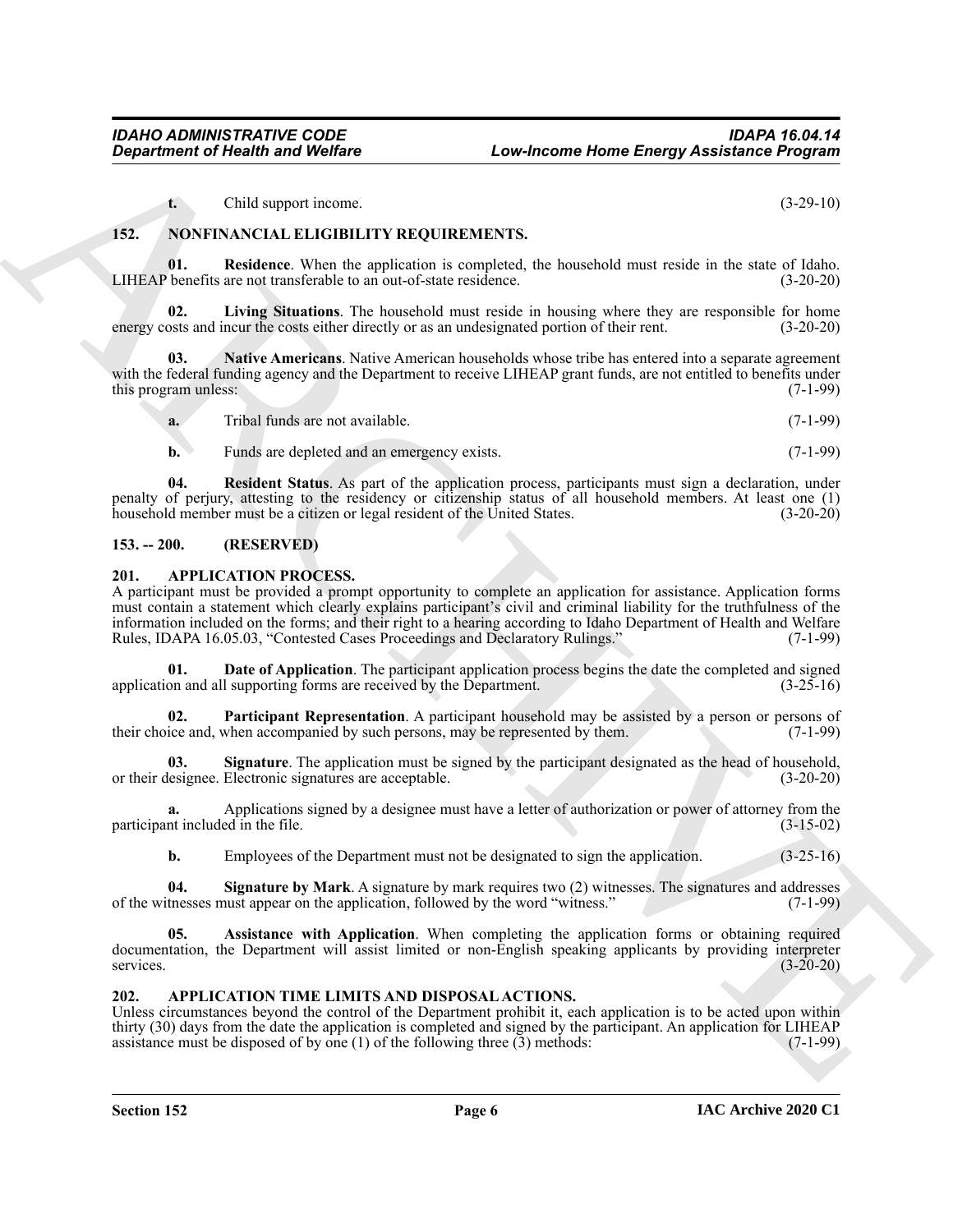<span id="page-6-10"></span><span id="page-6-9"></span><span id="page-6-8"></span>**01. Approval**. A determination the participant household is eligible for LIHEAP benefits. (7-1-99)

**02. Denial**. A determination the participant household is ineligible for LIHEAP benefits or that eligibility could not be determined due to lack of necessary information or verification. (7-1-99)

**03.** Withdrawal. The participant household voluntarily requests that no further consideration be given polication or the participant becomes deceased. (7-1-99) to their application or the participant becomes deceased.

#### <span id="page-6-13"></span><span id="page-6-0"></span>**203. NOTIFICATION OF DECISION.**

Each participant household must be notified, in writing, of the decision made with regard to their LIHEAP application for assistance. (7-1-99) application for assistance.

<span id="page-6-14"></span>**01. Approvals**. At the time the application is completed, the participant household will receive a copy of their preliminary approval notification. The Department issuance of the benefit payment or denial notice will be the participant household's formal eligibility notification. (7-1-99)

<span id="page-6-15"></span>**02. Denials or Withdrawals**. The LIHEAP Notice of Denial will be provided to participant households denied assistance and include the reason for the denial and an explanation of the participant household's right to appeal the eligibility decision. (7-1-99)

#### <span id="page-6-1"></span>**204. -- 299. (RESERVED)**

#### <span id="page-6-11"></span><span id="page-6-2"></span>**300. CONDITION OF PAYMENT ENDORSEMENT.**

When an eligible participant household receives a LIHEAP benefit payment directly, they must endorse it and take it to their designated energy supplier. Two-party payments will have the name of the energy supplier imprinted on the face of the warrant. When an eligible participant and their energy supplier endorse the LIHEAP benefit payment, they certify that to the best of their knowledge, the funds are being used to provide home energy for the eligible participant household. (7-1-99)

#### <span id="page-6-20"></span><span id="page-6-3"></span>**301. VENDOR AGREEMENTS.**

All participating energy suppliers must enter into a vendor agreement with the Department to provide home energy assistance to eligible participant households. (7-1-99) assistance to eligible participant households.

#### <span id="page-6-16"></span><span id="page-6-4"></span>**302. OVERPAYMENTS.**

Payments issued on behalf of a participant household that is not eligible must be repaid to the Department. (3-29-12)

#### <span id="page-6-18"></span><span id="page-6-17"></span><span id="page-6-5"></span>**303. RECOUPMENT OF OVERPAYMENT.**

*Considered of Nearly was Wolfrey*<br> **Low-theorem Sovernorms Home Energy Assistance Program**<br> **Considered a Archives the profession and the profession of the state in the left-state considered and the state of the state 01. Recoupment of Overpayment**. The Department may recoup or recover the amount issued on behalf of a LIHEAP participant. Interest will accrue on overpayments at the statutory rate set under Section 28-22- 104, Idaho Code, from the date of the final determination of the amount owed for services. Recoupment of an overpayment based on Department error may be collected from a vendor or participant when the overpayment is one hundred dollars (\$100), or more. Interest will not accrue on overpayments made due to Department error. An overpayment due to vendor or participant error, intentional program violations (IPV), or fraud must be recovered in full. (3-29-12)

<span id="page-6-19"></span>**02. Repayment Requirement**. A vendor or participant must repay any overpayment, but may negotiate a repayment schedule with the Department. Failure to comply with the negotiated repayment agreement will result in revocation of that agreement and may result in the revocation of the vendor agreement. (3-29-12)

#### <span id="page-6-6"></span>**304. -- 309. (RESERVED)**

#### <span id="page-6-12"></span><span id="page-6-7"></span>**310. INTENTIONAL PROGRAM VIOLATIONS (IPV).**

An IPV is an intentionally false or misleading action or statement. An IPV is established when a vendor or participant admits the IPV in writing and waives the right to an administrative hearing, or when determined by an administrative hearing, a court decision, or through deferred adjudication. Deferred adjudication exists when the court defers a determination of guilt because the accused vendor or participant meets the terms of a court order or an agreement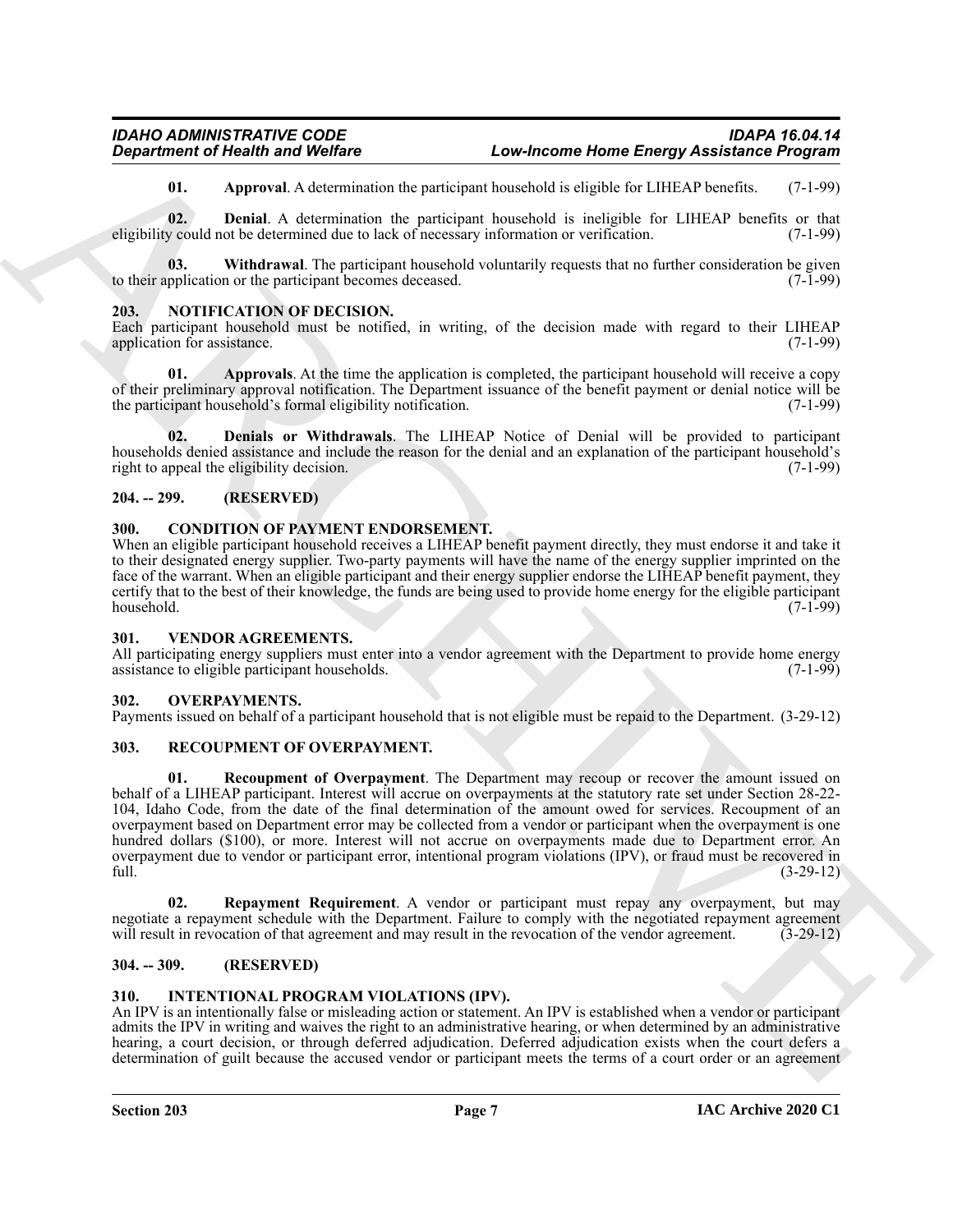<span id="page-7-12"></span><span id="page-7-11"></span>

|                                     | <b>Department of Health and Welfare</b>                                                                                   | Low-Income Home Energy Assistance Program                                                                                                                                                                                                                                                                                                          |             |
|-------------------------------------|---------------------------------------------------------------------------------------------------------------------------|----------------------------------------------------------------------------------------------------------------------------------------------------------------------------------------------------------------------------------------------------------------------------------------------------------------------------------------------------|-------------|
|                                     | with the prosecutor. The following are IPVs:                                                                              |                                                                                                                                                                                                                                                                                                                                                    | $(3-20-20)$ |
| 01.<br>participate in LIHEAP.       |                                                                                                                           | False Statement. Made to the Department by an individual or vendor orally or in writing, to                                                                                                                                                                                                                                                        | $(3-20-20)$ |
| 02.<br>participate in LIHEAP.       |                                                                                                                           | <b>Misleading Statement</b> . Made to the Department by an individual or vendor orally or in writing, to                                                                                                                                                                                                                                           | $(3-20-20)$ |
| 03.                                 | writing, to participate in LIHEAP.                                                                                        | Misrepresentation of Fact. Made to the Department by an individual or vendor orally or in                                                                                                                                                                                                                                                          | $(3-20-20)$ |
| 04.<br>participate in LIHEAP.       |                                                                                                                           | Concealed Fact. Concealed or withheld from the Department by an individual or vendor to                                                                                                                                                                                                                                                            | $(3-20-20)$ |
| 05.                                 | <b>Non-Compliance with Rules and Regulations.</b>                                                                         |                                                                                                                                                                                                                                                                                                                                                    | $(3-20-20)$ |
| 06.                                 | <b>Violation of Vendor Agreement.</b>                                                                                     |                                                                                                                                                                                                                                                                                                                                                    | $(3-20-20)$ |
| 07.                                 | <b>Failure to Repay.</b>                                                                                                  |                                                                                                                                                                                                                                                                                                                                                    | $(3-20-20)$ |
| 311.                                | PENALTIES FOR AN IPV.<br>The period of ineligibility for each offense, for both a participant or a vendor, is as follows: | When the Department determines an IPV was committed, the participant or vendor who committed the IPV loses<br>eligibility to participate in LIHEAP. If an individual in a LIHEAP household has committed an IPV, the entire<br>household is ineligible for LIHEAP. If a vendor has committed an IPV, the vendor is ineligible to receive payments. | $(3-29-12)$ |
| 01.<br>specified by the court.      |                                                                                                                           | First Offense. Twelve (12) months, for the first IPV or fraud offense, or the length of time                                                                                                                                                                                                                                                       | $(3-29-12)$ |
| 02.<br>time specified by the court. |                                                                                                                           | Second Offense. Twenty-four (24) months for the second IPV or fraud offense, or the length of                                                                                                                                                                                                                                                      | $(3-29-12)$ |
| 03.                                 | length of time specified by the court.                                                                                    | Third Offense. Permanent ineligibility for the third or subsequent IPV or fraud offense, or the                                                                                                                                                                                                                                                    | $(3-29-12)$ |
| $312. - 319.$                       | (RESERVED)                                                                                                                |                                                                                                                                                                                                                                                                                                                                                    |             |
| 320.                                | <b>DENIAL OF PAYMENT.</b><br>The Department may deny payment to the vendor or participant for the following reasons:      |                                                                                                                                                                                                                                                                                                                                                    | $(3-20-20)$ |
| 01.<br>provided.                    |                                                                                                                           | Services Not Provided. Any or all claims for vendor services the Department determines were not                                                                                                                                                                                                                                                    | $(3-29-12)$ |
| 02.<br>the vendor agreement.        |                                                                                                                           | Contrary to Rules or Provider Agreement. Vendor services provided contrary to these rules or                                                                                                                                                                                                                                                       | $(3-29-12)$ |
| 03.                                 | by the Department to LIHEAP records.                                                                                      | Failure to Provide Immediate Access to Records. The vendor does not allow immediate access                                                                                                                                                                                                                                                         | $(3-29-12)$ |
| 04.                                 | misrepresents or conceals facts relating to LIHEAP.                                                                       | Willful Misrepresentation or Concealment of Facts. The vendor or participant willfully                                                                                                                                                                                                                                                             | $(3-29-12)$ |
| $321. - 349.$                       | (RESERVED)                                                                                                                |                                                                                                                                                                                                                                                                                                                                                    |             |
| 350.                                | TERMINATION OF VENDOR STATUS.                                                                                             | Under Section 56-209h, Idaho Code, the Department may terminate the vendor agreement of, or otherwise deny<br>vendor status for up to five $(5)$ years from when the Department's action becomes final to any individual or entity                                                                                                                 |             |

#### <span id="page-7-17"></span><span id="page-7-16"></span><span id="page-7-15"></span><span id="page-7-14"></span><span id="page-7-13"></span><span id="page-7-10"></span><span id="page-7-0"></span>**311. PENALTIES FOR AN IPV.**

#### <span id="page-7-19"></span><span id="page-7-18"></span><span id="page-7-1"></span>**312. -- 319. (RESERVED)**

#### <span id="page-7-8"></span><span id="page-7-6"></span><span id="page-7-5"></span><span id="page-7-2"></span>**320. DENIAL OF PAYMENT.**

#### <span id="page-7-9"></span><span id="page-7-7"></span><span id="page-7-3"></span>**321. -- 349. (RESERVED)**

#### <span id="page-7-20"></span><span id="page-7-4"></span>**350. TERMINATION OF VENDOR STATUS.**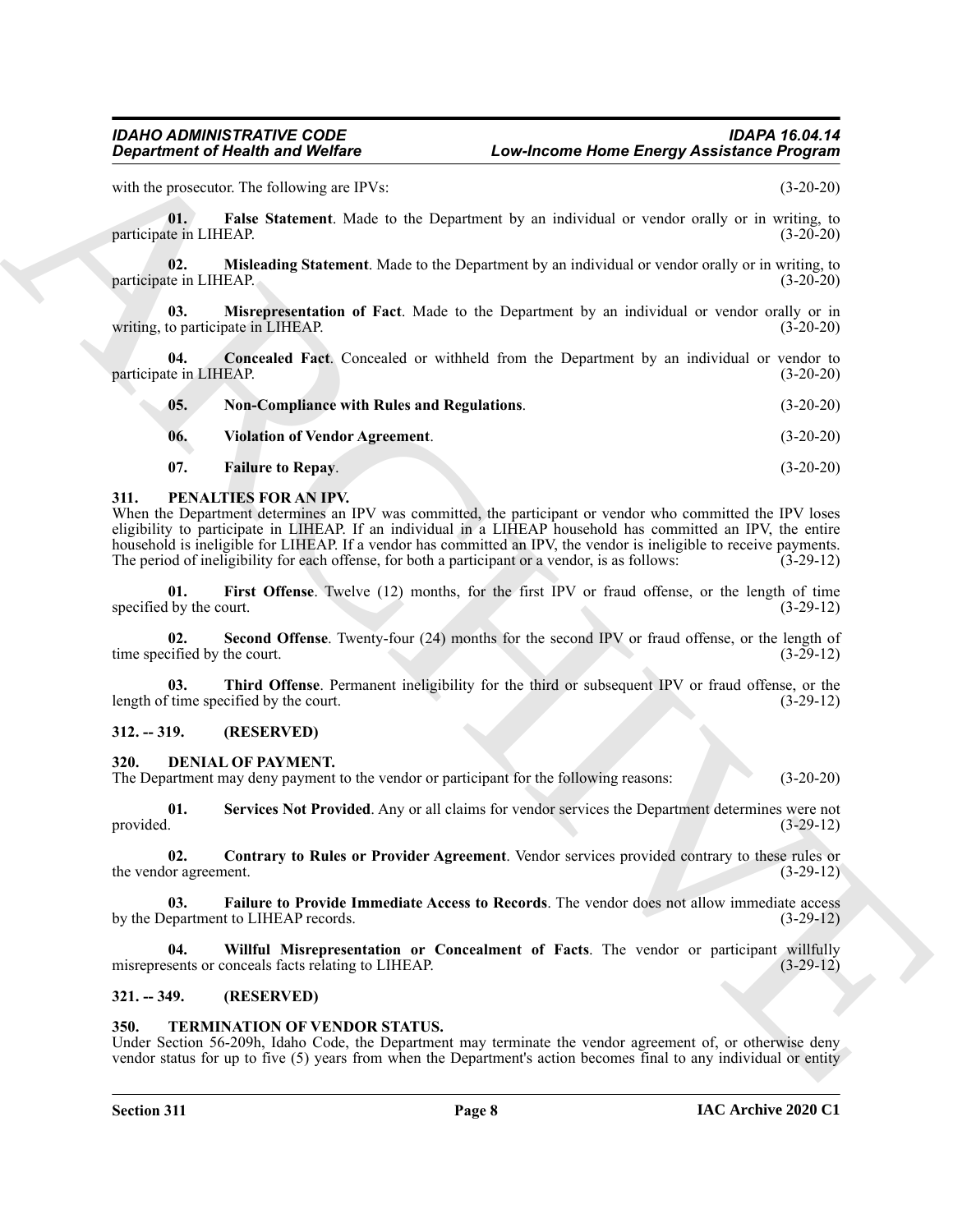#### *IDAHO ADMINISTRATIVE CODE IDAPA 16.04.14 Department of Health and Welfare Low-Income Home Energy Assistance Program*

| providing LIHEAP. The following are bases for the Department to terminate vendor status: |     |                                                  | $(3-20-20)$ |
|------------------------------------------------------------------------------------------|-----|--------------------------------------------------|-------------|
|                                                                                          | 01. | <b>Knowing Submission of an Incorrect Claim.</b> | $(3-20-20)$ |
|                                                                                          | 02. | Submission of a Fraudulent Claim.                | $(3-20-20)$ |

**03. False Statements**. Knowingly making a false statement or representation of material facts in any it required to be maintained or submitted to the Department. (3-20-20) document required to be maintained or submitted to the Department.

**04. Failure to Provide Immediate Access to Required Documentation Upon the Department's Written Request.** (3-20-20)

<span id="page-8-13"></span>**05. Non-Compliance With Rules and Regulations**. (3-20-20)

#### <span id="page-8-12"></span>**06. Violation of Material Term or Condition of the Vendor Agreement**. (3-20-20)

**07. Failure to Repay**. Failure by a managing employee or one with an ownership or control interest in any entity to repay overpayments or claims previously found to have been obtained contrary to statute, rule, regulation, or vendor agreement. (3-20-20)

**08. Fraudulent or Abusive Conduct in Connection with the Delivery of LIHEAP-Funded Services**. Being found, or being a managing employee in any entity who is found, to have engaged in fraudulent or abusive conduct. (3-20-20) abusive conduct.

#### <span id="page-8-6"></span><span id="page-8-0"></span>**351. REFUSAL TO ENTER INTO AN AGREEMENT.**

The Department may refuse to enter into a vendor agreement for the following reasons: (3-20-20)

<span id="page-8-7"></span>**01.** Convicted of a Felony. The vendor has been convicted of a felony relating to their involvement in assistance program. (3-29-12) a public assistance program.

**02. Failed to Repay**. The vendor has failed to repay the Department monies which had been previously determined to have been owed to the Department. (3-29-12)

<span id="page-8-11"></span><span id="page-8-10"></span><span id="page-8-9"></span><span id="page-8-8"></span>**03. Investigation Pending**. The vendor has a pending investigation for program fraud or abuse.

(3-29-12)

**04. Terminated Vendor Agreement**. The vendor was the managing employee, officer, or owner of an entity whose vendor agreement was terminated under Section 350 of these rules. (3-29-12)

**05. Excluded Individuals**. The vendor has a current exclusion from participation in federal programs (fice of Inspector General List of Excluded Individuals and Entities. (3-29-12) by the Office of Inspector General List of Excluded Individuals and Entities.

#### <span id="page-8-14"></span><span id="page-8-1"></span>**352. VENDOR OR PARTICIPANT NOTIFICATION.**

When the Department determines any actions defined in Sections 303 through 351 of these rules are appropriate, it will send written notice of the decision to the vendor or participant. The notice will state the basis for the action, the length of the action, the effect of the action on the participant or the vendor's ability to provide services under state and federal programs, and appeal rights. (3-29-12)

#### <span id="page-8-2"></span>**353. -- 994. (RESERVED)**

#### <span id="page-8-5"></span><span id="page-8-3"></span>**995. PROVISIONS CONTINGENT UPON FEDERAL FUNDING.**

**Experiment of Nearly is and Wolfing Constraint the Constraint State Constraints (2013)**<br>
2013. **Constraint Constraint Constraint Constraint Constraint Constraint Constraint Constraint Constraint Constraint Constraint Con** The provisions in Sections 000 through 999 inclusive, are contingent upon availability and receipt of funds appropriated through federal legislation. When federal funds are not available to the state of Idaho, these provisions or any part therein are considered dormant; there may be no advance notice of termination or reduction of benefits. If additional funds are available, a supplemental payment may be made, in an equitable manner, to each eligible household at the discretion of the Director. (7-1-99) household at the discretion of the Director.

<span id="page-8-4"></span>**996. -- 999. (RESERVED)**

**Section 351 Page 9**